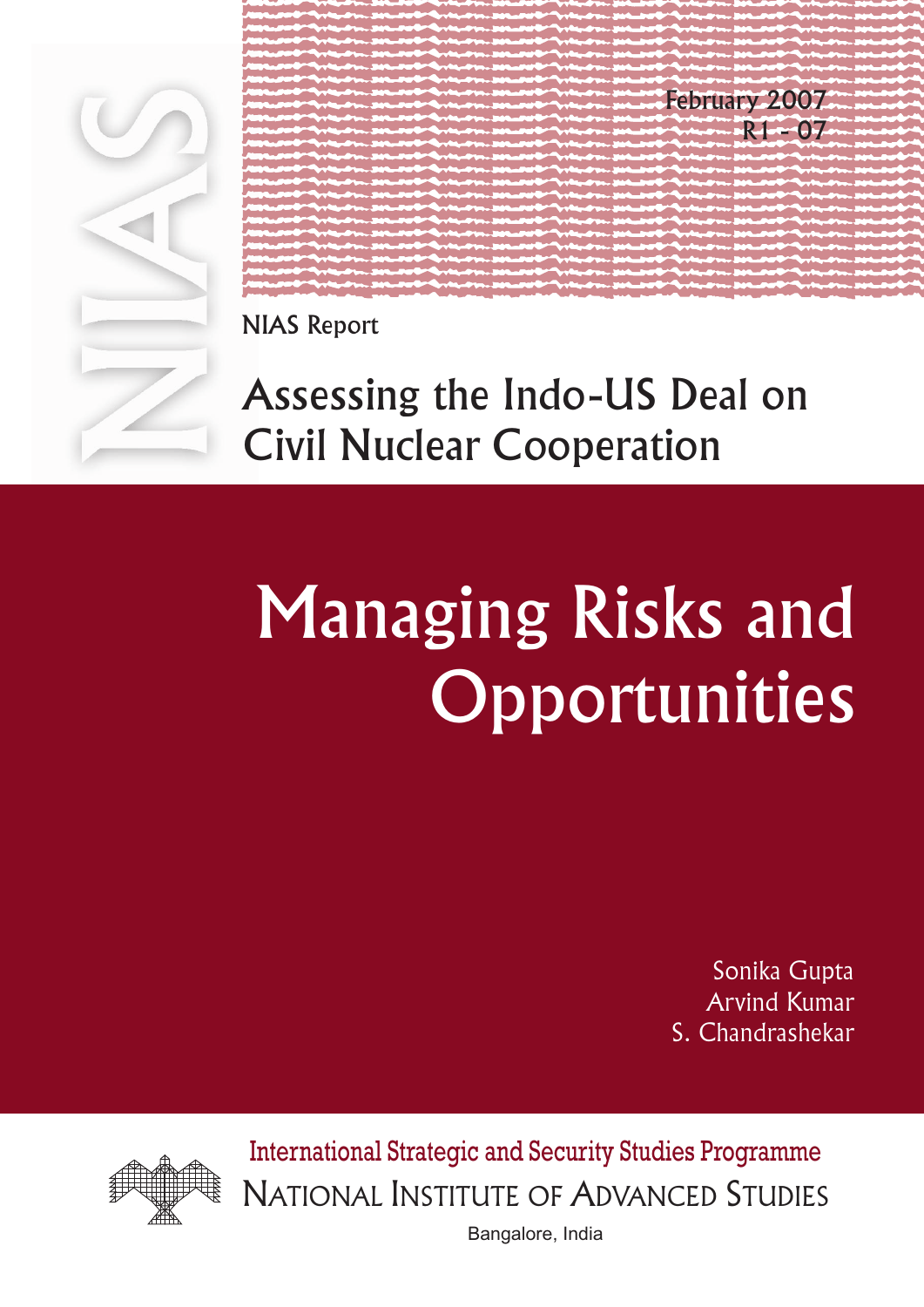**©** National Institute of Advanced Studies 2007

ISBN 81-87663-68-5



IISc Campus, Bangalore - 560 012, India Tel: 2218 5000 Fax: 2218 5028 Email: arvind@nias.iisc.ernet.in sonika@nias.iisc.ernet.in NATIONAL INSTITUTE OF ADVANCED STUDIES International Strategic and Security Studies Programme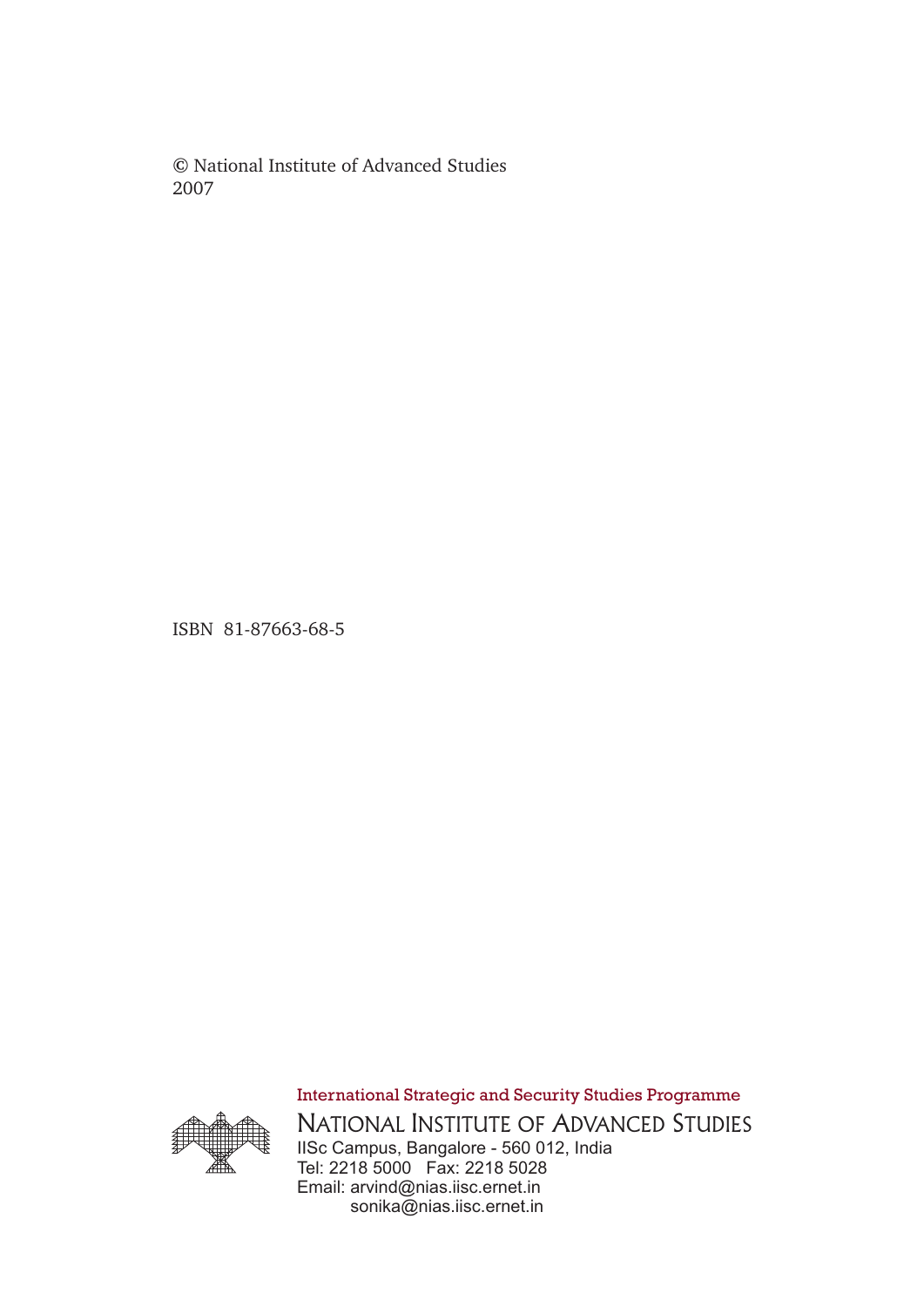# Assessing the Indo-US Deal on Civil Nuclear Cooperation

There has been a lot of debate in India on the risks associated with entering into civil nuclear cooperation with the US. The deal raises interrelated political, strategic and operational risks. The Henry J. Hyde Act passed by the US Congress lays down the legal framework within which the US must negotiate the bilateral 123 Agreement with India.1 This critical analysis of the Indo-US deal assesses the risks associated with entering into this deal and suggests strategies to manage these risks. This report also contains two annexures. Annexure I analyses the major provisions of the Hyde Act. Annexure II examines the economic implications of creating and maintaining a strategic fuel reserve over the lifetime of each imported reactor.

## Building India's Nuclear Power Industry

Will the successful conclusion of the Indo-US nuclear deal help or hinder India's nuclear power programme?

According to the Department of Atomic Energy (DAE), nuclear power will contribute 20,000 MWe of capacity to the Indian electricity grid by the year 2020. The achievement of this target involves:

Completion of all ongoing 220 MWe and 540 MWe Pressurised Heavy Water Reactors (PHWR) projects.

- Scaling up the existing 540 MWe PHWR reactors to 700 MWe and creating the infrastructure to build eight additional 700 MWe reactors.
- Successfully commissioning the fast breeder reactor and adding four additional fast breeder reactors of 500 MWe each to the one already under construction.
- Import of six reactors of 1,000 MWe each. $2$

As we can see from the above projection, 6,000 MWe out of the projected 20,000 MWe capacity for 2020 will have to be met through import of 6 reactors of 1,000 MWe each. While India currently has two 1,000 MWe reactors being built with Russian collaboration at Koodankulam, the contracts for these were concluded before the formation of the Nuclear Suppliers Group (NSG).<sup>3</sup> The US waived its objections to the sale of these reactors as a special case. Any sale of new reactors to India will have to be governed by NSG guidelines. India may not be able to import any more reactors from Russia or from any other country unless the NSG guidelines are changed under the Indo-US nuclear deal. This includes the four Russian reactors for Koodankulam agreed to during President Putin's recent visit to India. If for some reason India does not reach agreement with the US, the nuclear power

<sup>&</sup>lt;sup>1</sup> The name 123 Agreement is derived from Section 123 of the US Atomic Act that deals with cooperation with other nations. India and the US will enter into a bilateral agreement that will lay down the operational specifics of civil nuclear cooperation under this section of the Act.

<sup>2</sup> Meeting the Demand Projection. Available at http://www.dae.gov.in/publ/doc10/pg50.htm

<sup>&</sup>lt;sup>3</sup> The Nuclear Suppliers Group is an informal arrangement between the nuclear weapons States and a number of other countries that controls the supply of nuclear fuel, materials , equipment and technologies to prevent the proliferation of nuclear weapons and nuclear weapon technologies to non-weapon States.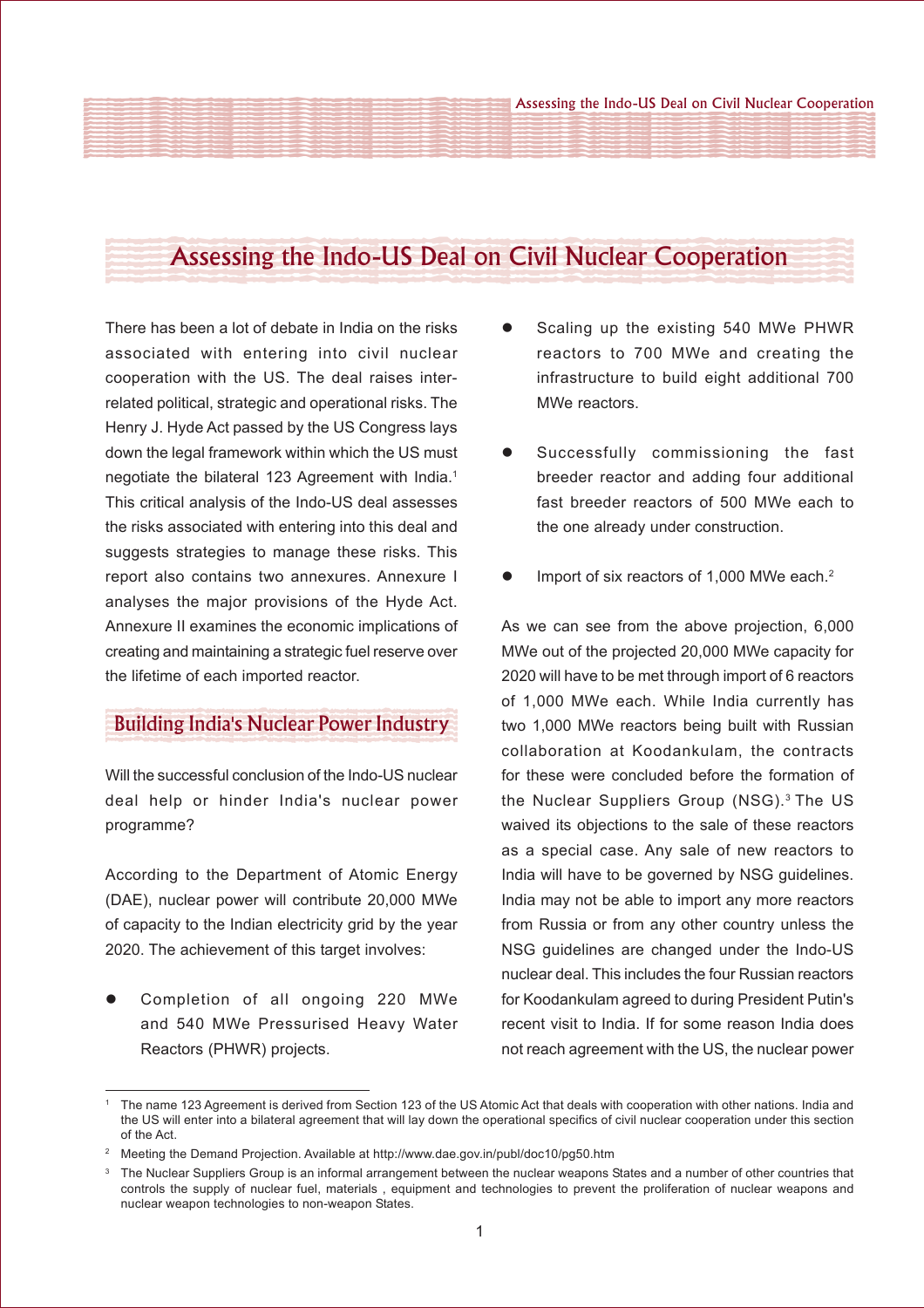projections for the year 2020 will have to be revised downwards by 6,000 MWe to 14,000 MWe. This would represent a direct economic loss to the country.

Currently, India's largest reactor is the 540 MWe reactor that has recently become operational. Current plans of the DAE envisage further increasing the size of these reactors to about 700 MWe and creating the necessary infrastructure to replicate these reactors in larger numbers. It may not be possible to build reactors larger than 700 MWe in the near future because of the current industrial constraints in the country. Typical state-of-art plants from various members of the NSG (including France, Russia and the US) all have sizes that are at least 1,000 MWe. Several countries have plans to build even larger sized reactors going up to about 1,600 MWe.

Nuclear power plants are capital intensive. A large nuclear plant requires higher initial capital investments than the investments required for a comparable size coal or natural gas plant. They, like many

other alternative power sources, also offer technical possibilities for achieving significant economies of scale. Scaling up by reducing the investment costs per MW of electricity produced, makes nuclear power more competitive with electricity produced from coal or natural gas. While nuclear power plants have the disadvantage of high upfront investment costs, they do have a significant advantage in terms of low operating costs. Therefore, power from plants of larger capacity will be cheaper than power from plants of smaller capacity.This explains the global trend towards larger reactors.

From the Indian viewpoint, while the scaling up of the indigenous reactors from 500 MWe to 700 MWe

The Indian government must amend the Atomic Energy Act and open up the nuclear power industry to the private sector.

may not pose any special problems, this size may still not be sufficient for nuclear power to maintain its competitive position with other electricity alternatives. As long as the international community linked civil nuclear cooperation to India's weapons programme, India did not have any choice. The Bush-Manmohan Singh Agreement and the recently enacted Hyde Act enable India for the first time in more than thirty years to access global state-of-art reactor technologies. Indian companies in the private and public sectors can set up joint ventures with companies from Russia, France and the US. If we negotiate hard we may even be able to access some non-sensitive high technology elements that can improve the Indian industrial infrastructure to build reactors of larger size that are comparable to reactors being built in other advanced countries. The recent Chinese agreement with Westinghouse illustrates the possibilities that would open up to

> Indian companies if the deal goes through.

For such international collaboration to take off it is essential that the Indian government amend the Atomic Energy Act and open up the

nuclear power industry to the private sector. There seems to be a view that given national security considerations, nuclear power should reside solely in the public sector. There is no doubt that the government should exercise complete oversight authority over all nuclear-related activities. It should also have a critical role to play with respect to initiatives related to R & D and new technology development. However, the operation of nuclear power plants should be opened up for participation by the private sector either by themselves or in partnership with the public sector. Market forces that will emerge from the resulting competition will create an efficient, competitive and viable nuclear power industry in the country. International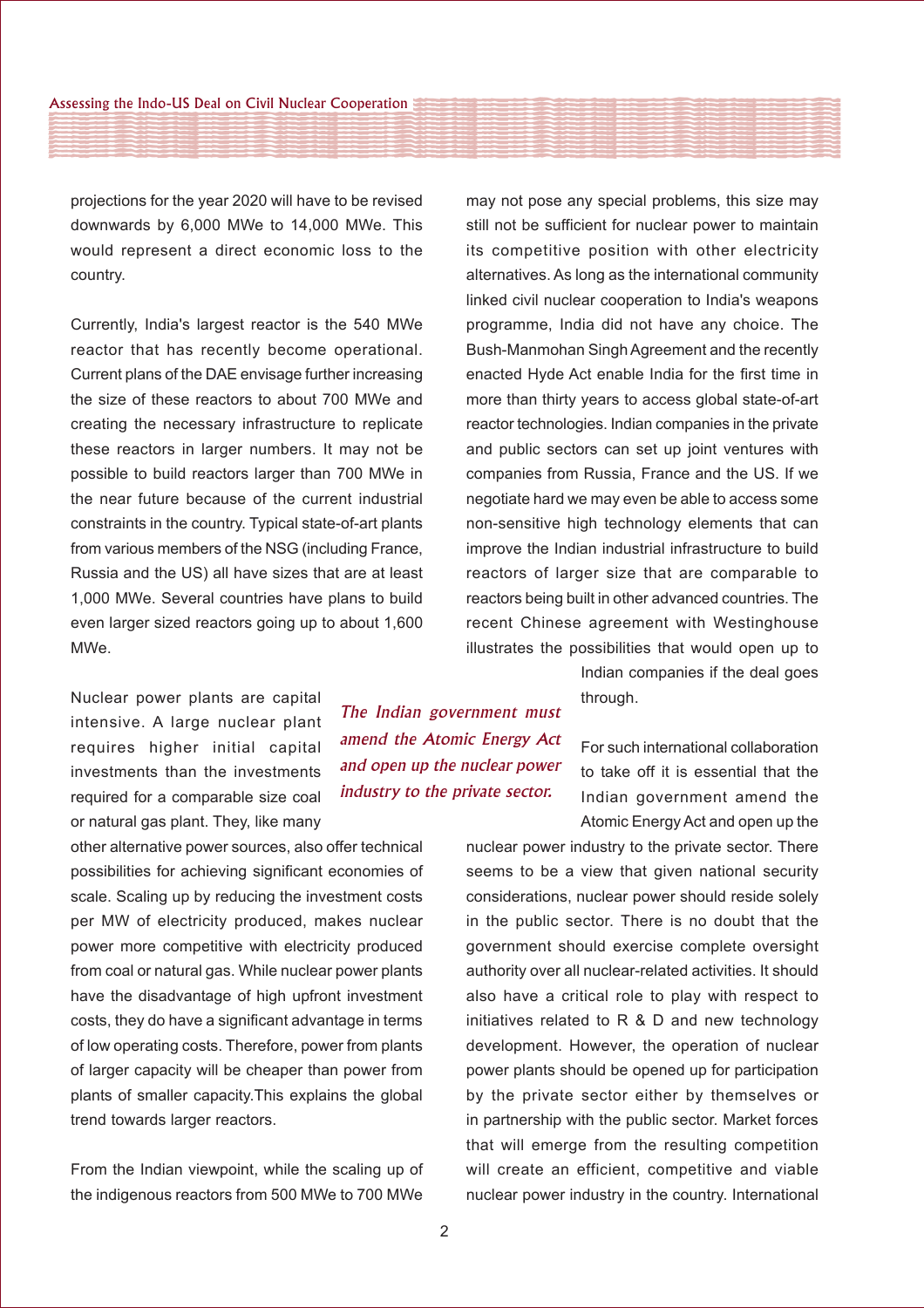collaboration between companies in the nuclear field will also increase economic inter-dependence between India and its foreign partners in civil nuclear cooperation. This will act as a stabilizing force in case of any political downturns that might threaten the deal.

Apart from the above mentioned technological possibilities, joint ventures between Indian and foreign companies will also increase electricity production. If the Indian government can quickly bring about the necessary changes in the Indian legal and regulatory framework, new large reactors could add capacity to the Indian power grid. Even with very conservative assumptions we believe that at least ten additional reactors with a capacity of 1,000 MWe each can be made operational by

the year 2020. This addition of 10,000 MWe to the nuclear capacity is a tangible benefit to India under the deal. This may not happen if India does not finalise the bilateral arrangements with the US.

There is also little doubt that India faces a serious uranium shortage for expanding its domestic nuclear power base at least in the short term. This fuel constraint may also affect the operational efficiencies of Indian nuclear power plants. The deal will make available uranium fuel with higher enrichment levels at lower prices. This will definitely have a positive impact on the operation of Indian nuclear power plants. While we have not been able to quantify this benefit, it is our belief that a five to ten percent improvement in operational efficiency is feasible. Given the recurrent nature of power shortages in the country this is quite significant. More importantly these benefits can be realized quite quickly.

We can clearly see from these arguments, that the Indo - US nuclear deal nullifies many of the major constraints facing the nuclear power industry in the country. The availability of uranium with higher enrichment levels at lower prices will improve the operational efficiencies of the installed nuclear capacity. The deal will also allow Indian entities to import reactors into the country. Such imports are crucial if India wants to realize the target of 20,000 MWe of nuclear power by 2020. With some planning this capacity can be increased to about 30,000 MWe by 2020. The deal also provides India with an opportunity to bridge the technology gap in reactor size to make the Indian nuclear power industry more competitive both in the domestic and global marketplace. These are clear tangible short and medium-term economic benefits that the deal will bring to the Indian nuclear power industry.

The availability of uranium with higher enrichment levels at lower prices will improve the operational efficiencies of the installed nuclear capacity.

The question that many critics of the deal have raised however does not relate to the short or mediumterm economic impact of the deal. Many people think that the widespread use and diffusion of uranium based technologies that

would happen as a consequence of the deal would delay or hinder India's logical transition into a thorium fuelled nuclear energy economy. Some have extended this argument to state that the US intentions in backing the deal is to make sure that India's emerging nascent capability in this vital area is eliminated through the forces of market power. How valid are these fears?

The three phase Indian programme involves a logical transition from an initial uranium fuelled start towards a nuclear power industry that is largely fuelled by thorium. Since India has very large reserves of thorium, the development of technologies that facilitate its widespread use in Indian reactors makes both economic and strategic sense. This approach also involves an intermediate fast breeder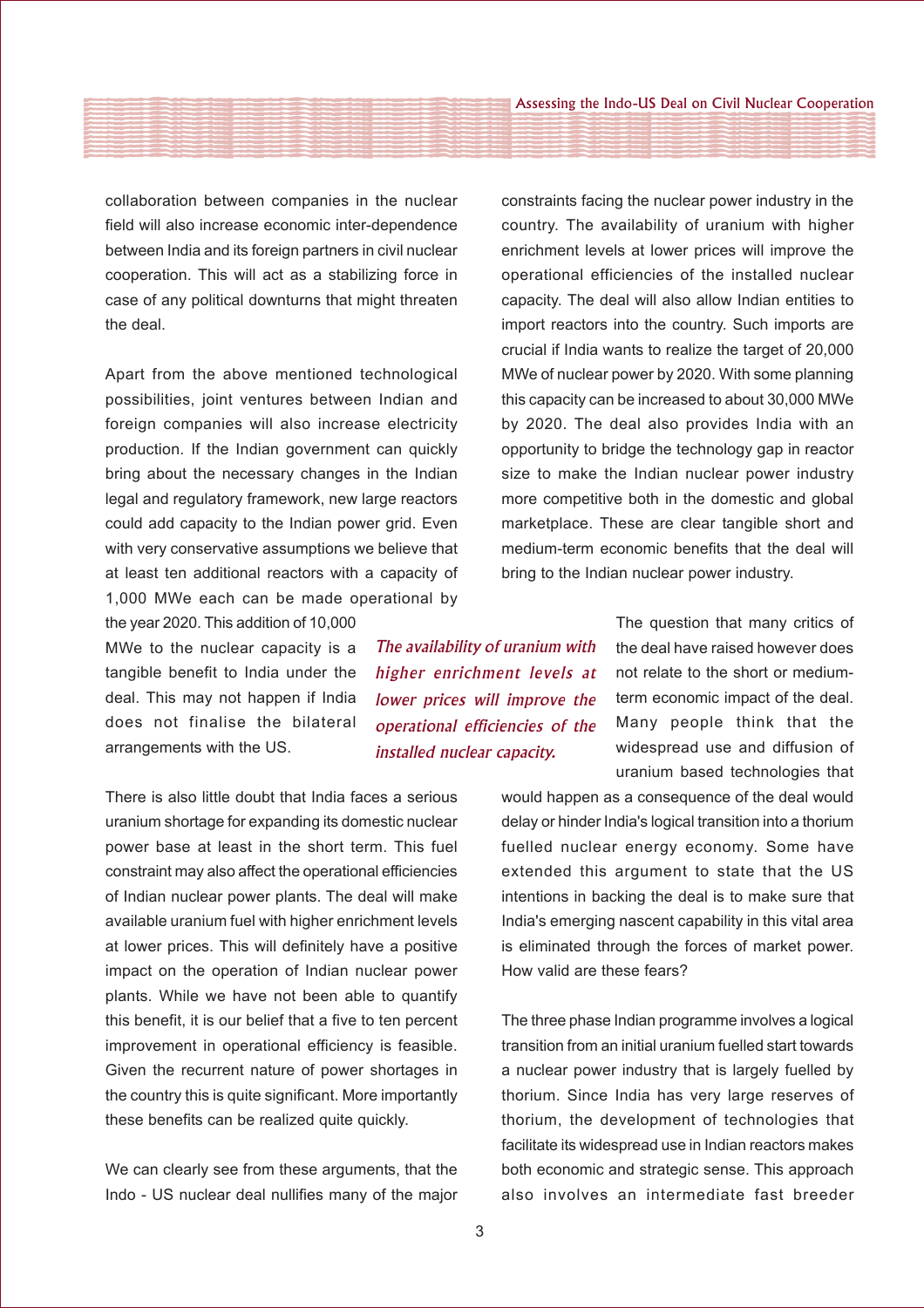technology step that is essential for establishing the viability of the thorium route.

There can be no doubt that the R&D and technology development related to the three phase Indian programme is essential to preserve crucial options necessary for meeting India's energy needs in the post 2020 period. Mastery over technologies that enable India to use its vast reserves of thorium should be a key component of India's strategy for energy security. However, these decisions are purely internal Indian decisions. Any fears that US has a Machiavellian mala fide plan to derail the three phase Indian programme may be singularly misplaced. Thorium based technologies are yet to be proven in the commercial market place. They will emerge as a consequence of R&D and technology developments that are currently underway. It is the job of the Indian political and scientific establishments to preserve, protect and grow these

capabilities so that commercial technologies relevant to Indian needs emerge during the transition period. Rather than worrying about US intentions behind the deal, Indian decision-makers should directly

address issues related to accelerating India's transition to the thorium cycle. There is no doubt that the sooner we achieve these breakthroughs the better off we will be in terms of energy security. The other question we should be asking is whether we can advantageously use the deal and our status as a responsible power with advanced nuclear capabilities to accelerate our thrust towards the thorium cycle.

A more worrisome issue that critics of the deal have raised relates to India's rights to reprocess spent fuel that is supplied to India under the deal. How should India deal with the issue of reprocessing in the proposed 123 agreement with the US?

The Indian three phase programme involves reprocessing the spent fuel from the uranium fuelled first phase reactors and breed them in the second phase reactors to more effectively use the available fuel base. Hence, India sees reprocessing as a crucial step in the closed fuel cycle chain of activities. Countries like France and Russia also believe that reprocessing the spent fuel and using it in other reactors is important from economic as well as waste management considerations. Opinion in the US is divided, not on the principle of reprocessing, but rather on the economics of reprocessing.

What is more relevant for the Indo-US nuclear deal however are the provisions in the Hyde Act that bar the transfer of reprocessing technology to India. The Hyde Act also clearly stipulates that the spent fuel from Indian reactors cannot be sent back to the US.

> The Hyde Act only prohibits the transfer of reprocessing technology to India. It does not bar the reprocessing of the spent fuel with Indian technology in an Indian reprocessing plant or with some

other technology in other foreign plants as along as the reprocessing facility is under IAEA safeguards. If India prefers to reprocess spent fuel in an Indian facility it has several options. It can choose to place one of its existing facilities under safeguards or it can build a new facility and place it under safeguards. Alternatively, it can negotiate to reprocess the spent fuel in an unsafeguarded reactor that will be under IAEA safeguards only during the period of reprocessing of the spent fuel. The spent fuel could also be sent to some other facility located elsewhere for reprocessing. If private companies set up reactors they may chose to reprocess the spent fuel or store it depending on their perceived economics. In the 123 Agreement, India should try to retain the right

The Hyde Act does not bar the reprocessing of the spent fuel

under IAEA safeguards.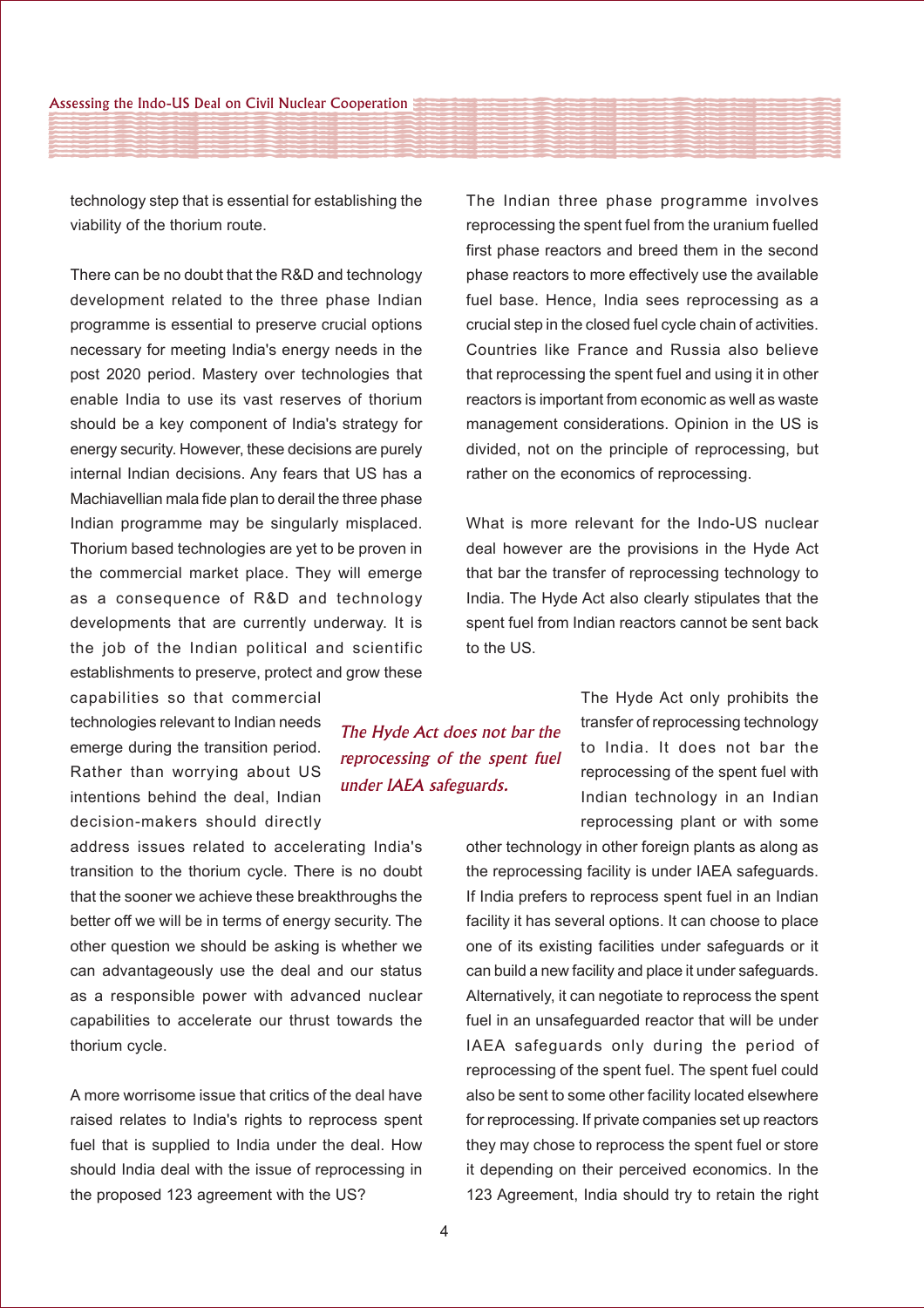of India to use all these options. If the deal goes through, spent fuel will be available for reprocessing and use in about five years time. India should have in place a concrete plan to use this fuel optimally to advance both its R&D and operational capabilities.

Critics of the deal argue that the Hyde Act which links civil nuclear cooperation to nonproliferation concerns will limit India's strategic autonomy. Will the deal get into trouble in case India carries out a nuclear weapons test? How can India manage the risk of disruption of fuel supply in the case of such an eventuality?

The Hyde Act outlines the conditions under which

the US will be legally bound to abrogate the deal. These conditions are (a) nuclear detonation by India (b) violation of MTCR, NSG guidelines, or IAEA safeguards by India under the nuclear civil cooperation agreement. It is also

possible that the deal may be abrogated for political reasons if Indo-US relations go into a tailspin.

A nuclear detonation by India is the most serious and likely scenario under which the deal might be abrogated. India may decide to test due to technical or political reasons. For example, if the US resumes testing for a new generation of nuclear weapons, China, India and Pakistan may all need to follow suit. Another reason for India to resume testing would be if the international situation changes and China or Pakistan test to upgrade their deterrent. India would then need to respond. It can also be argued that a third country connives with India's adversaries to initiate tit-for-tat nuclear tests forcing the abrogation of the deal. Under all of these circumstances, the US would be legally bound to abrogate the deal. It is however, possible that in case India is responding to a nuclear test by either China or Pakistan, the US might not be opposed to an Indian test as a reaction.

India should keep open the option for conducting a nuclear test and not commit to anything further than a voluntary moratorium. To protect its right to test India could include in the 123 Agreement a *rebus sic stantibus* clause.4

Assuming that the US would be legally bound to abrogate the deal in response to an Indian nuclear

India should keep open the option for conducting a nuclear test and not commit to anything further than a voluntary moratorium.

test, what strategies can India adopt in the long, medium and short term to minimize the impact on India?

The Hyde Act is a US domestic law that is binding on US companies

doing business with India. One way to minimize the impact of any sanctions in the case of a weapons test is to ensure that all contracts that India enters into are not directly with wholly owned US companies but with those that are in joint venture or alliance with companies in other countries.

The other option is to spread the risk and negotiate agreements with other countries like France and Russia which are not subject to US law. In an increasingly global world, mergers and acquisitions are almost daily occurrences. Who owns what is a dynamic phenomenon. Managing this efficiently may provide some legal leeway to India for managing the situation arising from a weapons test. However,

<sup>4</sup> A tacit condition attached to all treaties to the effect that they will no longer be binding as soon as the state of facts and conditions upon which they were based changes to a substantial degree. A complete exposition of the clause is available at http://law.enotes.com/ wests-law-encyclopedia/rebus-sic-stantibus

In India's case this would mean a change in the global or regional strategic environment requiring an Indian test as a response.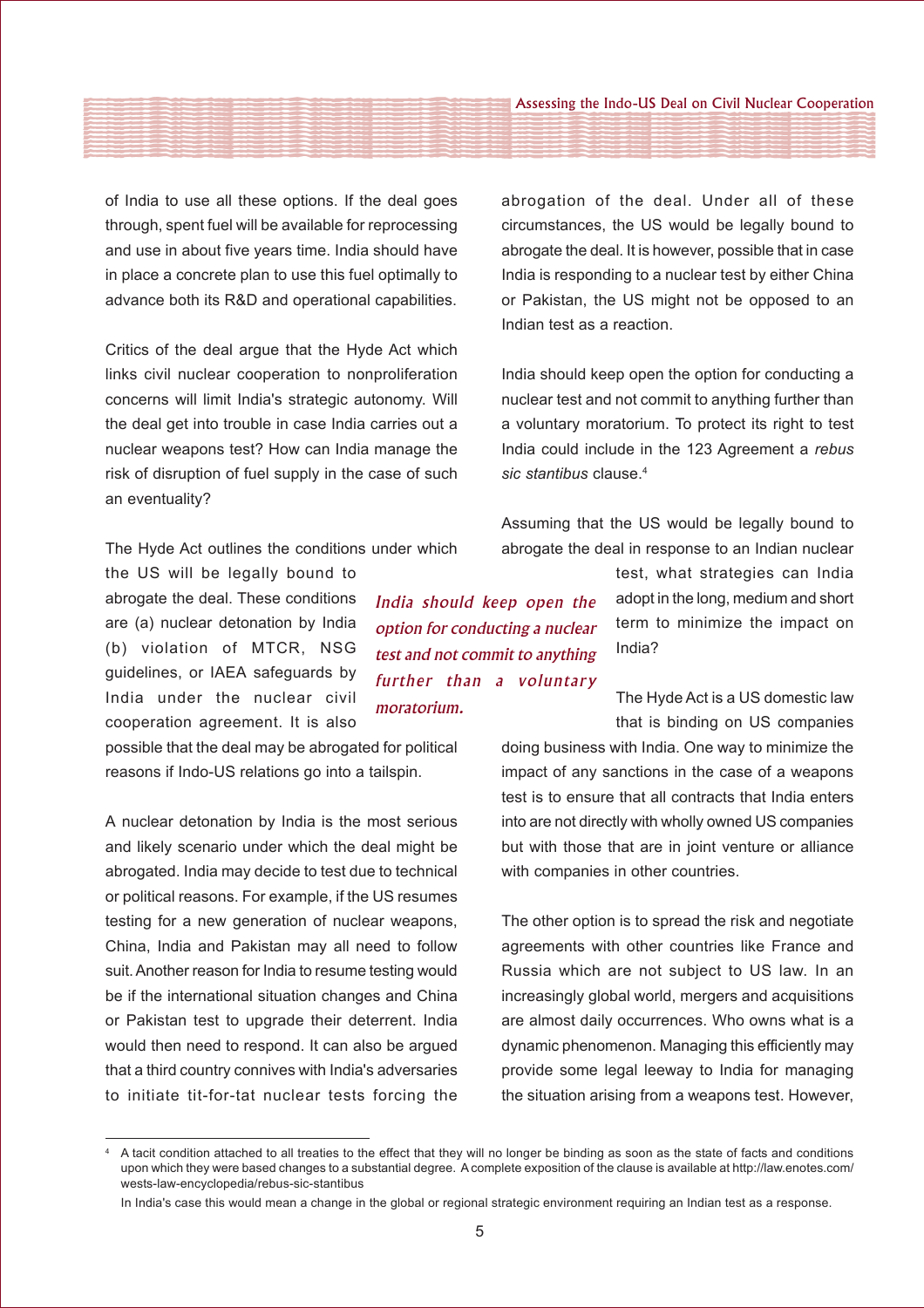one should assume that in spite of these measures sanctions will be imposed at least for some time on India in case of a nuclear test.

Regardless of the timing of an Indian nuclear test, the following risks with regard to nuclear cooperation will have to be managed by India to minimize the impact of any sanctions.

Ongoing investments in the nuclear power industry will have to be protected. One of the ways to protect commercial interests would be:-

- To try and negotiate a guarantee in all commercial contracts that sanctions should not
	- apply to nuclear reactors that are operational or under construction. Such a clause would lay the foundation for a mutually beneficial risk management option for both foreign companies and the Indian power sector.
- India can protect the physical nuclear power infrastructure built under the deal by mandating that ownership of reactors should be Indian. This would bring all nuclear reactors operating in India under the purview of Indian law and preclude any unilateral or precipitate action by the US.
- The Indian government can take insurance on the nuclear power sector to absorb the financial losses that may arise out of the abrogation of the deal. This would be over and above the standard commercial risk management options entered into by Indian and foreign companies.

The above measures will, of course, not provide guarantees against disruption in power supply. However, this risk too can be managed as discussed below.

While the 123 Agreement should not prevent India from building up a strategic reserve of nuclear fuel, India should try to assess the implications of the costs of such a reserve on the cost of electricity generation.

The aftermath of the Pokharan II tests would seem to indicate that the period of sanctions on commercial Indian entities would not be for more than one or two years. This period is likely to come down as economic interdependence between the Indian nuclear industry and the global industry increases. The Hyde Act stipulates that fuel supply to Indian reactors would take care of "reasonable reactor operating requirements." India should negotiate to maximize this definition while negotiating the 123 agreement.

The Prime Minister in a statement to Parliament has indicated that under the deal India will build a strategic reserve of fuel for each imported reactor

> over its lifetime. As the Hyde Act currently stand there is no possibility of building this 'strategic reserve' of imported fuel from the US. However, this does not prevent India from building this reserve from alternate sources. India can

adopt a contractual template clause that ensures that every imported reactor is required to be accompanied by a minimum reserve of fuel as specified by India. Explicit mention of these possible arrangements need not be reflected in the 123 Agreement. India has the leeway to negotiate with other members of the NSG to secure fuel over and above normal reactor operating requirements. This, however, could be contingent upon the degree of US influence on these potential supplier states. The Hyde Act stipulates that the US should not "seek to facilitate or encourage the continuation of nuclear exports to India by any other party if such exports are terminated under United States law."

While the 123 Agreement should not prevent India from building up a strategic reserve of nuclear fuel, India should try to assess the implications of the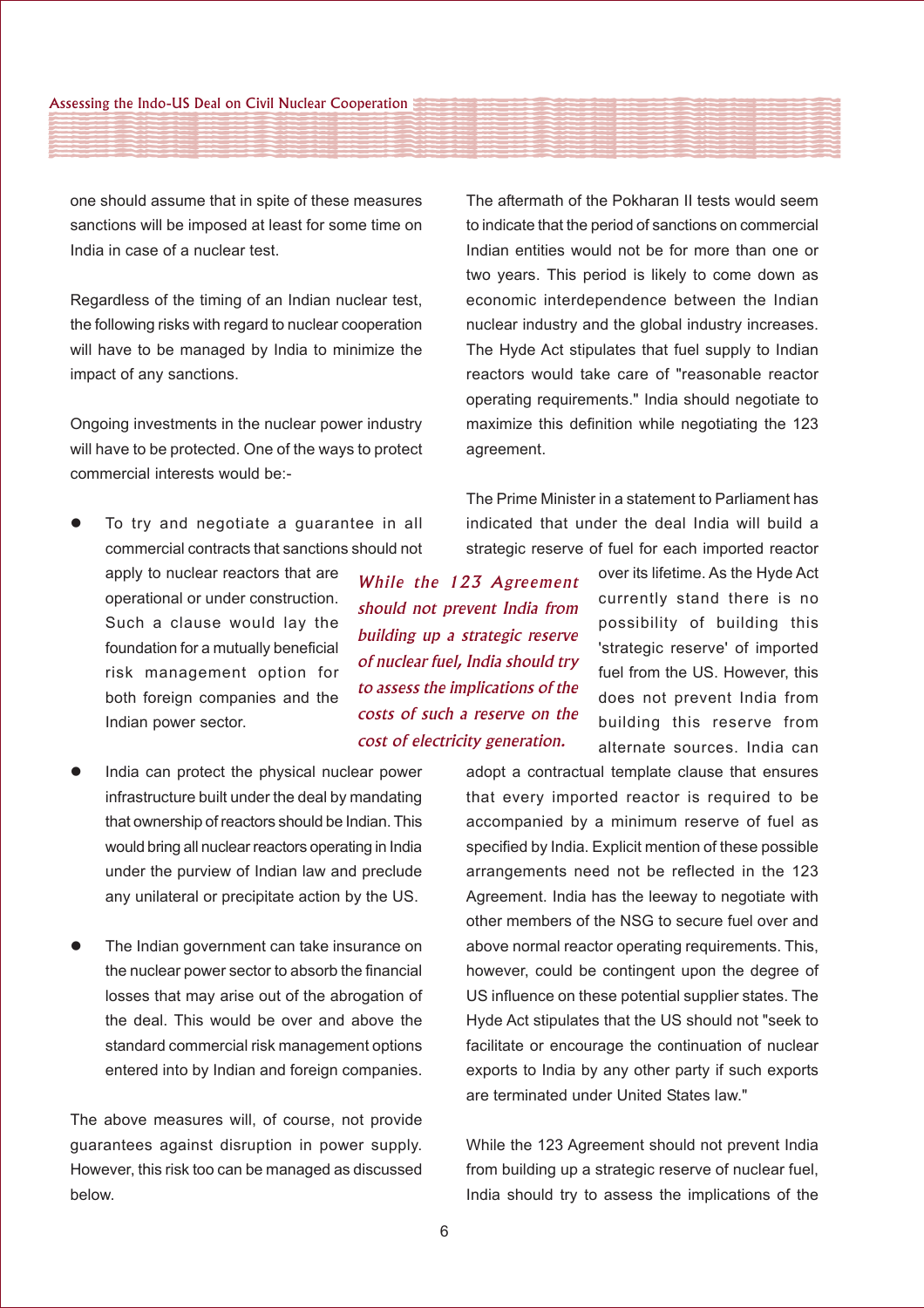costs of such a reserve on the cost of electricity generation. Our analysis of the costs of the reserve indicates that if the reserve has to last the lifetime of a reactor, which is currently about 30-40 years, India would need to invest approximately one billion dollars per 1,000 MWe reactor in procuring and storing fuel. This will add at least \$150 million a year to the operating costs of each reactor and make nuclear power economically unviable. India obviously, cannot afford to ignore completely the question of a strategic reserve either. However, the volume of its strategic reserve must be guided by both economic and political considerations.

From an analysis of inventory holdings of some nuclear power plants in the US, it would appear that the standard inventory held by most nuclear power

companies would cater to their fuel requirements for about two years. It would appear therefore, that over and above this standard inventory, India may need some additional safety factors in case sanctions extend to more than two years. A two to three

year inventory will not add appreciably to the cost of power. However, a thirty or forty year inventory may add significantly to the cost of power. While India should aim for its right to build a strategic reserve, the actual stockpile of fuel for each reactor should be governed by the economics of power generation. Annexure II analyses the economic impact of a strategic fuel reserve over the lifetime of imported reactors to make the point that a lifetime reserve of fuel will make nuclear power generation uncompetitive in India.

To further minimize the risk of fuel supply disruption, India must negotiate in the 123 Agreement a Statement of Principle that guarantees India adequate time to switch suppliers in case the deal is abrogated by the US. A similar Statement of Principle must be included in all commercial contracts with regard to fuel supply as a general proviso for all supplier States and companies to spread the risk of fuel supply disruption.

During the period between signing of the deal and its possible abrogation, all Indian reactors classified as civilian under the Separation Plan, could work with imported fuel. This will release some fuel for building up an additional reserve from indigenous sources. Since this fuel would be required for power generation if India does not sign the deal, it should be possible to divert some of it to a reserve without slowing down India's strategic programme.

In addition, along with the above measures that are designed to mitigate the immediate impact of

> sanctions, India must adopt a broad based long term strategy with the US and other major powers to expand its economic relations with potential partners for civil nuclear cooperation. To ensure that the US does not take any unilateral

measures to abrogate the deal, India must actively encourage investment by US companies in the Indian nuclear and power industry. Over the medium and long term, this will ensure that company to company level collaboration on both sides will facilitate speedy resolution of any political disputes between the two sides.

Civil nuclear cooperation is only one part of a larger relationship that India must build with major powers to ensure that it creates mutual trade and investment dependencies that can act as shock absorbers for any potential downturn in relations leading to an abrogation of the deal. US-China relations are a good example in this regard. US's growing threat perception from China is offset by the growing economic relationship between China and the US.

Civil nuclear cooperation is only one part of a larger relationship that India must build with major

powers.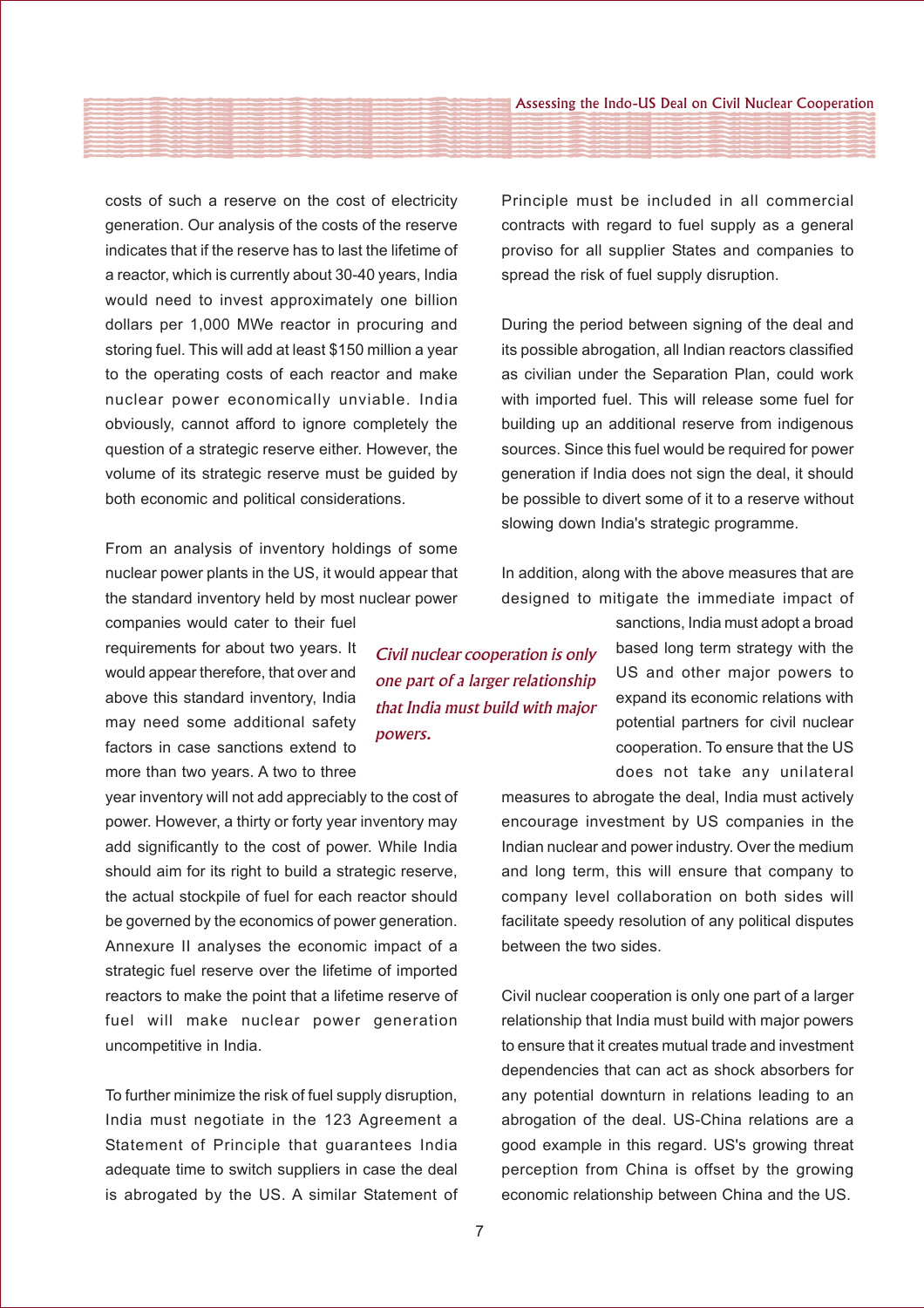Irrespective of the possibility of detonation by India, India should take the following measures to ensure its energy security in the long run.

- Accelerate India's three stage nuclear power programme to maximize utilization of India's thorium reserves and reduce dependence on imported sources of nuclear fuel.
- Speed up indigenous exploration and exploitation of uranium in India.

### Independence of Indian Foreign Policy

Will entering into the Indo-US nuclear deal increase the risk of additional constraints on the independence of India's foreign policy?

The question of independence of India's foreign policy has invited strident criticism from the Left parties and others who oppose the deal. The main thrust of this opposition derives from Section

103(b)(4) of the Hyde Act that states that it shall be the policy of the United States to "secure India's full and active participation in United States efforts to dissuade, isolate, and if necessary sanction Iran for its efforts

to acquire weapons of mass destruction including a nuclear weapons capability and the capability to enrich uranium, or reprocess nuclear fuel, and the means to deliver weapons of mass destruction." Under Section 104(c)(G) the President of the US is also required to report to Congress and provide "a description and assessment of the specific measures that India has taken" to fulfill the above objective.

Unless the 123 Agreement stipulates that Indo-US nuclear deal will be conditional on India's support to achievement of US objectives in Iran, there is nothing in the Hyde Act that binds India to any specific course of action with regard to Iran. In case the 123 Agreement does contain a prescription binding India's foreign policy options to US interests in Iran, it would be wholly unacceptable to India.

It has also been argued that the reporting requirement mentioned in the Hyde Act with regard to Iran may be used by the US at a later date to arm-twist India into following a policy congruent with that of the US. However, the reporting requirement does not require the US administration to abrogate the deal with India in case India's foreign policy on Iran runs contrary to US interests. The reporting requirement only empowers the US Congress to get information from the administration about the level of cooperation between India and the US on matters relating to foreign policy. It is an internal US process that has no legal bearing upon the Indian government or the conduct of civil nuclear cooperation. Reporting to Congress is a requirement

> in the US that the President must fulfill. It is the right of the Congress to be in the know about matters relating to US foreign policy. The Executive, however, is the dominant actor in the formulation

and implementation of US foreign policy, a fact clarified by President Bush after he signed the Hyde Act. As argued above, unless the bilateral agreement links the working and continuation of the civil nuclear cooperation to specific Indian actions with regard to Iran, there is little ground for arguing that the deal would legally constrain the independence of Indian foreign policy with regard to Iran.

Currently, the US and India have broadly the same goals with respect to controlling the proliferation of

There is nothing in the Hyde Act that binds India to any specific course of action with regard to

Iran.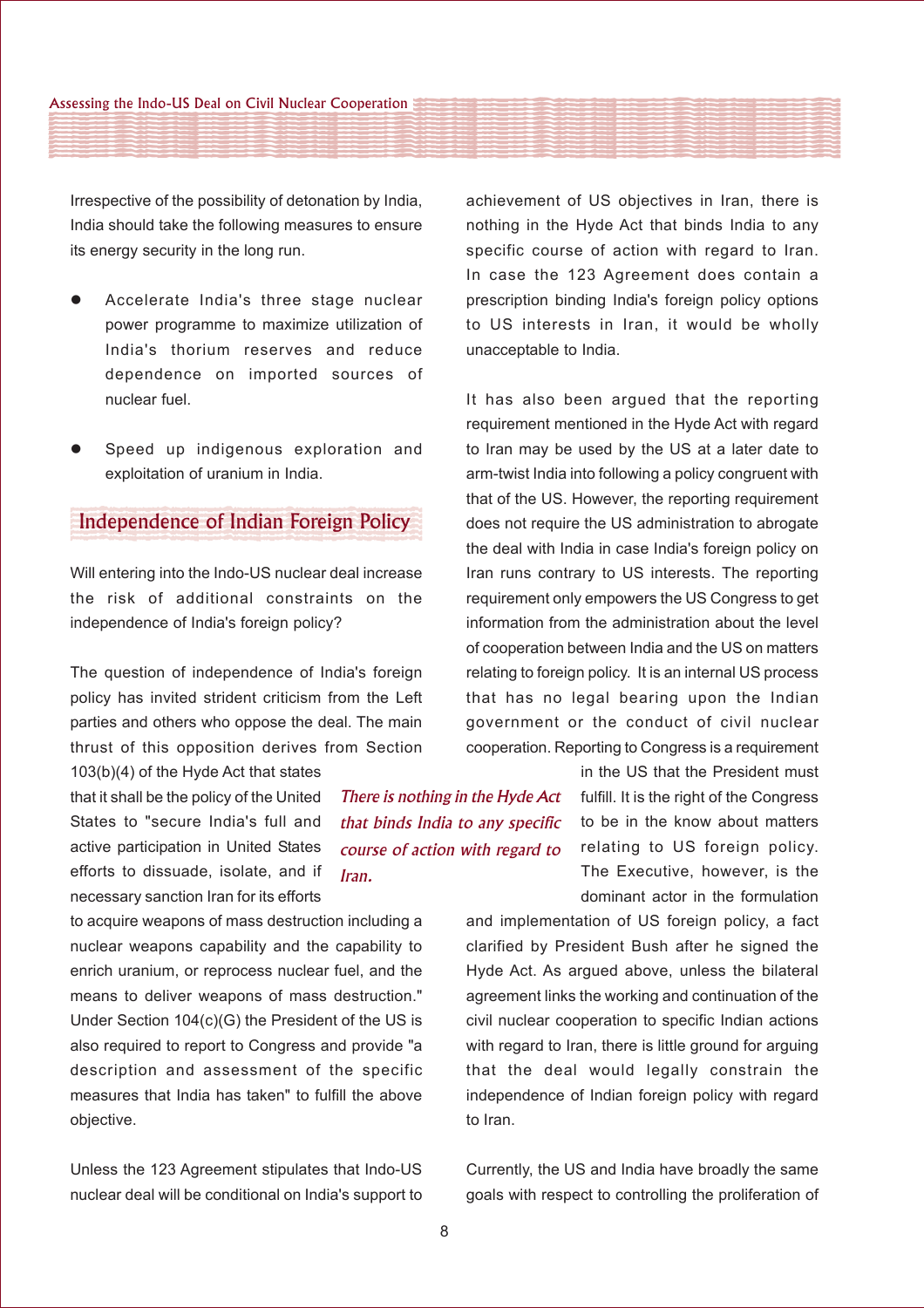Weapons of Mass Destruction (WMD). In fact, under its WMD Act India is committed to containing and preventing the proliferation of WMDs regardless of the conclusion of the Indo-US nuclear deal. Even though there is congruence in broad goals of containing the spread of WMDs, it is possible that India and the US may differ on the modalities of achieving this objective. In such a case, does the nuclear deal impose any constraints on India's options? At the legal level, unless the 123 Agreement specifically mentions such a condition, India is under no constraint to follow US diktats.

In spite of these legal niceties the US could still

arm-twist India to toe its line. Does entering into the deal make India more or less vulnerable to US pressure?

Currently, relations between India and the US are dominated by the US; although over the last fifteen years, the relationship is steadily

moving toward a more equitable one. In the transition period which India is currently going through, it is dependent on the US for many things including trade and investment. This makes India vulnerable to US pressure regardless of whether India signs the deal or not. This is a risk that the political and the foreign policy establishment will have to manage with or without the deal. Since the nuclear deal is being signed during this 'transition' period, it is subject to these associated risks. However, the nuclear deal also provides India with political and economic opportunities for moving Indo-US relations to a higher level of interdependence at a faster pace. As economic relations become the driver of Indo-US relations, US leverage to politically arm-twist India is likely to diminish.

# What are the opportunities India will forgo if it chooses not to sign the deal?

The Indo-US nuclear deal has de facto recognised India's nuclear weapons programme. Under the Separation Plan, India is free to develop, stock and deploy nuclear weapons. The recognition of India as a "responsible state with advanced nuclear technology" provides India a unique status facilitating India's participation in global nuclear trade and R & D. If India chooses not to go into the nuclear deal, this unique status will be immediately withdrawn. The nuclear deal is the only political initiative that has taken India closer to being recognized internationally as a nuclear weapon

> State. This is a window of opportunity that will not be available if India does not conclude the deal.

> If India does not sign the deal, it stands to lose out considerably in increasing its power generation capacity in the next 10-15 years.

According to official projections, the indigenous India nuclear power programme will have an installed capacity of 20,000 MWe by 2020. Out of this 6,000 MWe is slated to be met by imported reactors. If the deal does not go through this target is not achievable. However, if the deal does go through, India may be able to raise its installed nuclear capacity to about 30,000 MWe by 2020.

The Indo-US nuclear deal opens doors for Indian participation at international research and development project like ITER and the Global Nuclear Energy Partnership (GNEP). India could utilize the opportunities offered by civil nuclear cooperation to enhance research and development in Indian nuclear science. This can be facilitated through joint research and development in nuclear

The Indo-US nuclear deal has de facto recognised India's nuclear weapons programme. Under the Separation Plan, India is free to develop, stock and

deploy nuclear weapons.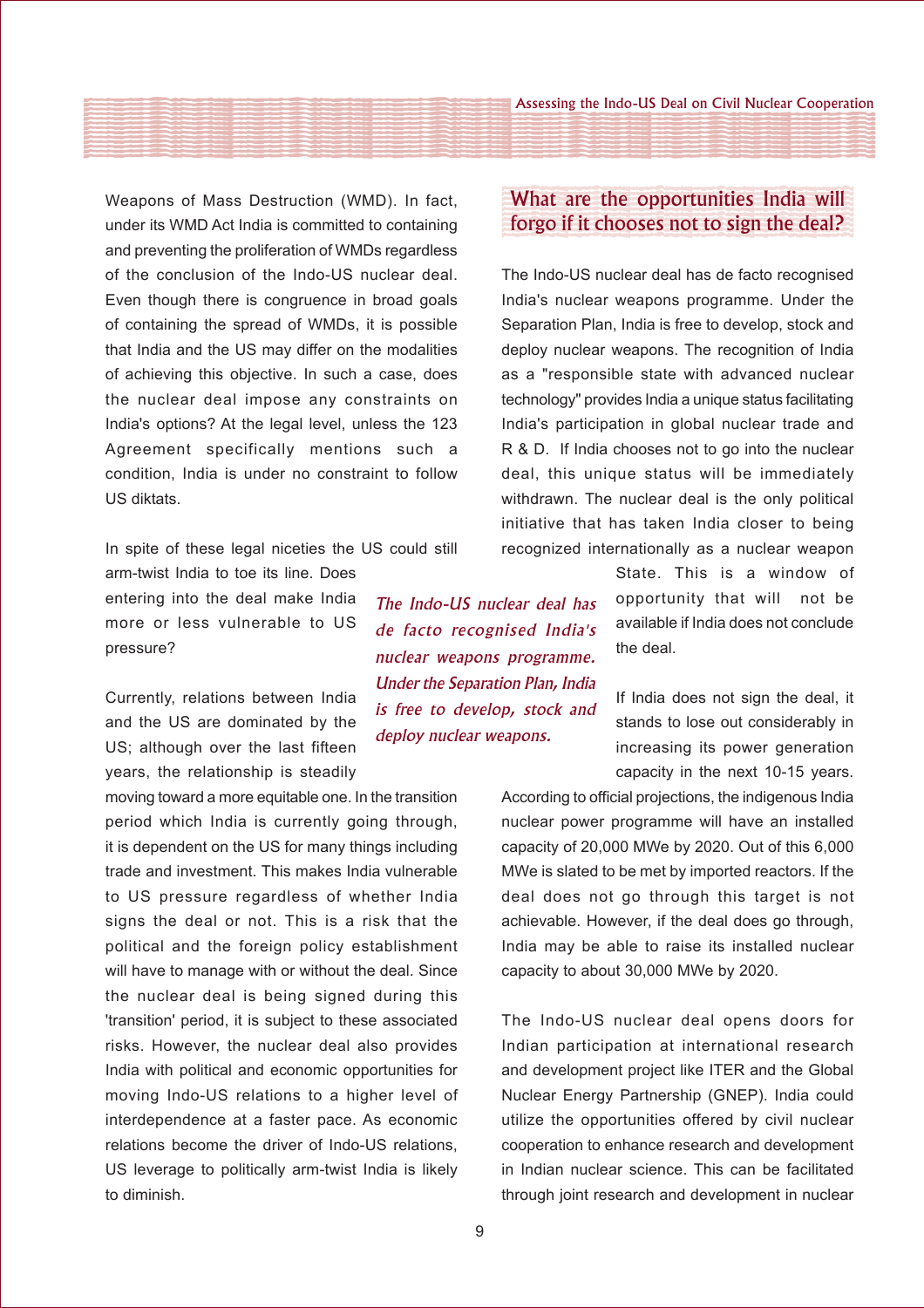engineering. India could also identify and buy critical research technologies. For example, Indian participation in the GNEP could facilitate the augmentation of nuclear R & D in India and reduce dependence on the US for technology in the long run. These opportunities would not be available to India without the deal.

India will most probably face economic sanctions if it conducts a nuclear test. These sanctions will be imposed irrespective of whether India has or does not have an agreement with the US on civil nuclear cooperation. The Indo-US agreement on civil nuclear cooperation will increase the interdependence between the Indian and global nuclear industries. The duration of the sanctions is therefore likely to be much less if India and the US agree to cooperate. On the other hand, if India does not sign the deal, the sanctions period is likely to be of longer duration. By going ahead with the deal India will create a strong lobby of nuclear power companies in the US that will advance Indian interests in case of a crisis triggered by an Indian nuclear weapons test.

The foreign policy of any country is inherently constrained by its political, economic or military power. The question India has to answer is whether the nuclear deal is likely to increase or diminish India's political, economic and military clout. On balance, it would appear that the deal will augment rather than decrease India's stature in the global arena. The nuclear deal while having manageable political risks associated with it, offers India the opportunity to become a more important global player.

The nuclear deal provides India with opportunities to increase India's nuclear power generation capability. It also gives de facto recognition to India's nuclear weapons programme and facilitates Indian participation in global nuclear energy trade and

research. In case India decides not to enter into the deal, it stands to lose much more than what it may gain.

If India aspires to become a great power, it must engage with the US and learn how to work with it within the framework of its national interest. While this path is not without risks, any alternative route may not enable India to reach this goal.

#### Recommendations

- 1. India should amend its Atomic Energy Act to allow for **private participation** in building, owning and operating nuclear reactors in India.
- 2. Introduce **investment protection** clauses in all contracts with all suppliers after the conclusion of the 123 Agreement.
- 3. Ensure that the **physical infrastructure** created in the Indian nuclear industry is protected through appropriate legal means against any unilateral actions from outside the country.
- 4. Examine the possibilities of providing additional **insurance protection** to the Indian nuclear power industry.
- 5. Negotiate a **Statement of Principle** in the 123 Agreement as well as with other supplier states that provides for sufficient lead times to switch suppliers in case of possible disruptions in fuel supplies.
- 6. India should actively **promote its research and development of new technologies** to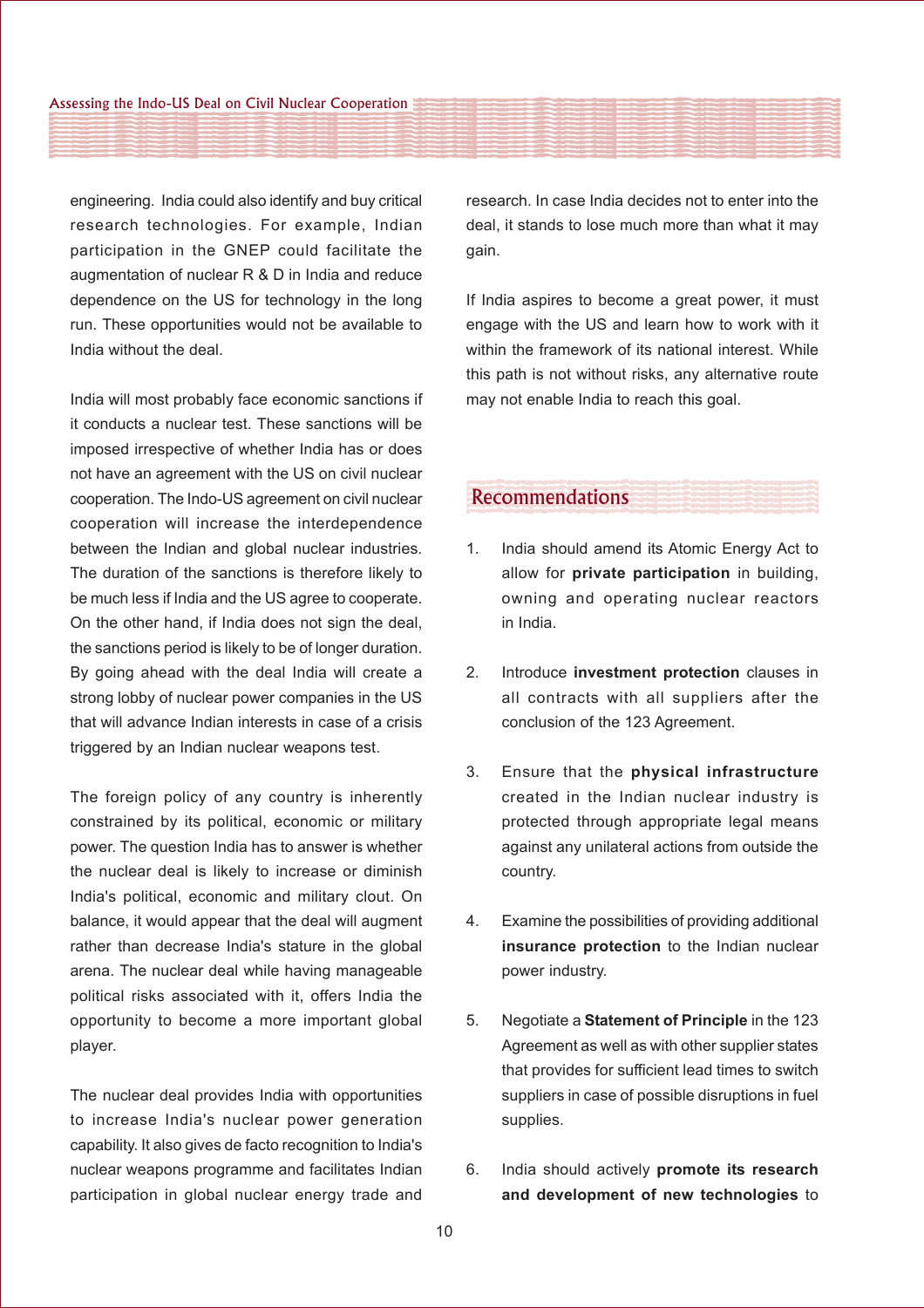enable speedy transition towards an eventual thorium based fuel cycle.

- 7. In the 123 Agreement, **India should protect all its options with regard to reprocessing spent fuel**. At the same time, an environmental and economic assessment of reprocessing of spent fuel is necessary to take the decision in favor of reprocessing or storage.
- 8. India needs to **spread the risk** of the economic impact of a possible abrogation of the deal by making sure that it is not overwhelmingly dependent on any single supplier country.
- 9. The above approach must, however, be balanced by ensuring participation by US

companies so as to **create a lobby in the US** that would promote the cause of India's nuclear industry.

- 10. Negotiate a **maximal definition of a "reasonable reactor operating requirements"** in the 123 Agreement. Ideally India should pitch for a definition that is closer to the concept of strategic reserve as defined by the PM.
- 11. Operationally, however, the quantum of the **strategic reserve must be governed by economic considerations** to keep nuclear power competitive with other sources of power.
- $*$  The authors would like to acknowledge valuable inputs by Dr. K. Santhanam towards writing of this report.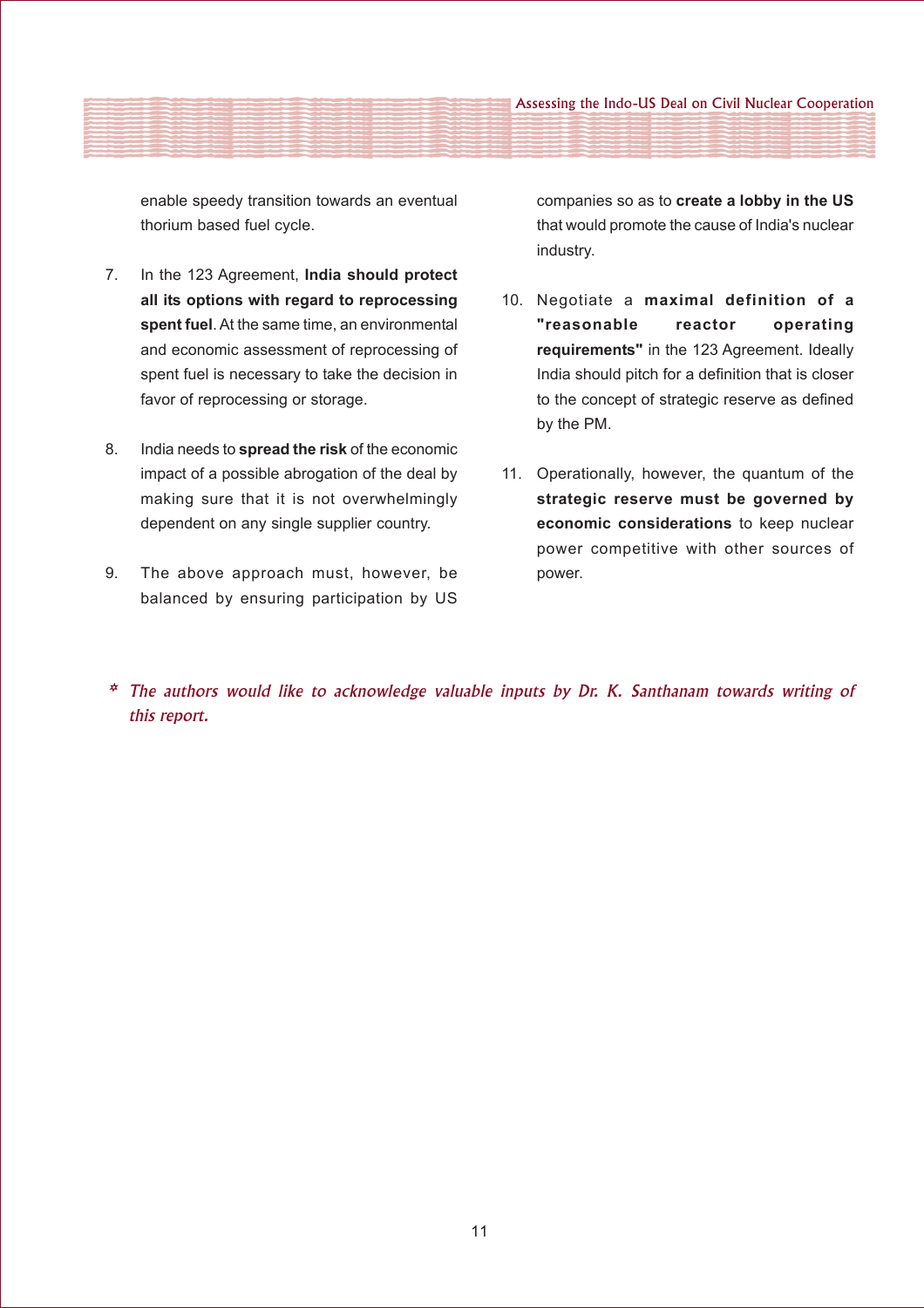#### **Annexure - I**

# Henry J Hyde United States - India Peaceful Atomic Energy Cooperation Act of 2006

#### Analysis of Major Provisions

**Nuclear Detonation:** The Hyde Act is clear that exploding a nuclear explosive device by India would terminate Indo-US Nuclear Cooperation. India, however, is not bound by any legal requirement to not detonate or to go beyond its unilateral moratorium. It would be unrealistic to expect a domestic US legislation to explicitly allow an Indian nuclear test. It is for India to decide the benefits and risks of such action. The issue of nuclear detonation is related to the India's energy security and the issue of fuel supply assurance which India must satisfactorily address if it enters into the deal.

**Transfer of Technology:** The Hyde Act does not allow for transfer of reprocessing, enrichment and production of heavy water technologies to India. India is, however, free to reprocess spent fuel under safeguards. This has led many in India to argue that "full civilian cooperation" has been denied to India.

Section 104(d)4 as explained in the Section by Section Analysis accompanying the Hyde Act, states that *"Section (104)(d)(4) regulates US Cooperation with India on the areas of uranium enrichment, reprocessing and heavy water production. Under the Atomic Energy Act, such cooperation is not restricted but agreements for cooperation must specify if such cooperation is to take place. . . In 1999 when the United States Government opted to expand US-Australian nuclear cooperation to allow for cooperation in the SILEX uranium enrichment process, an amended agreement was submitted to Congress for approval. The conferees intend that should any such cooperation with India be*

*contemplated, either the original agreement for cooperation would specify that such cooperation is authorized or a subsequently amended agreement would be submitted to the Congress."*

This is not to argue that India would have access to currently prohibited technologies but that there is space for India to negotiate for amendment of the current Act to enable access to them. Such a precedent exists in the US. This is however, an interpretation and also assumes that the political approval for transfer of technology would be forthcoming in the US Congress This would most probably also require closer alignment of India's strategic goals with that of the US.

**Nuclear Fuel Supply:** The Act does not provide for "a strategic reserves of nuclear fuel over the lifetime of India's reactors" as mentioned in the PM's Statement in Rajya Sabha on 17th August 2006. The Act only provides for fuel reserve "commensurate with reasonable reactor operating requirements." The definition of "reasonable reactor operating requirements" is not specified. While it does not assure India lifetime supply of fuel, it also does not prevent India for negotiating for the maximum possible reserve during the contractual negotiations.

**Fallback Safeguards:** Fallback Safeguards refers to an US end-use monitoring program to be put in place in case the IAEA is unable to implement its safeguards agreement with India because of budget or personnel constraints. This clause has been softened in the final version of the Act. Fallback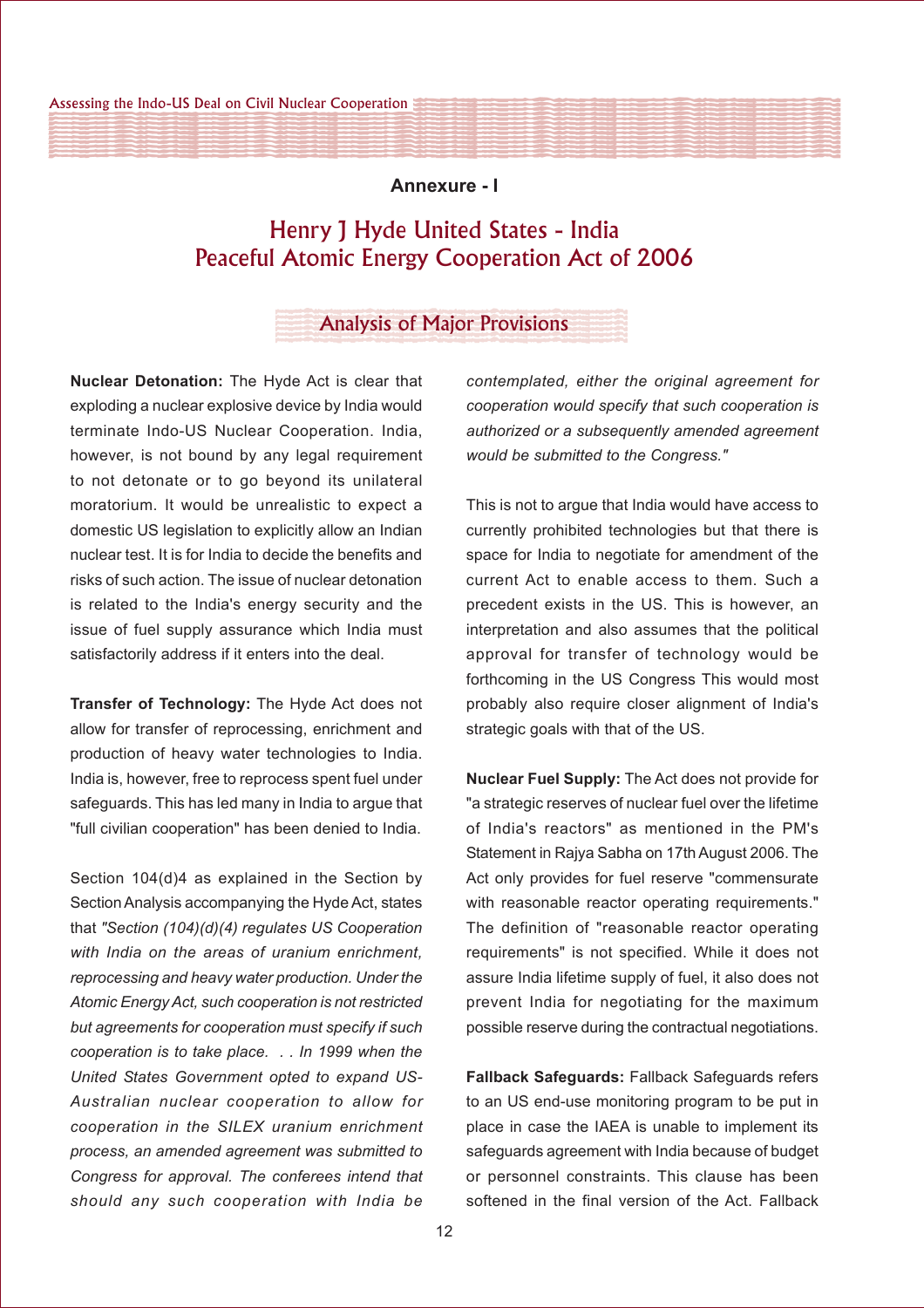safeguards will take effect in the event that the IAEA is unable to implement its safeguards agreement with India. This provision seeks to assure the nonproliferation lobby in the US that in case the current international nuclear regulatory regime implemented by IAEA is threatened, weakened or becomes defunct, the US will have the legal right to monitor India's safeguarded facilities.

**Iran:** "Statements of Policy" section of the Act says that it shall be the policy of the United States to "secure India's full and active participation in the United States efforts to dissuade, isolate and if necessary sanction and contain Iran for its efforts to acquire WMDs, including a nuclear weapons capability and the capability to enrich uranium or reprocess nuclear fuel, and the means to deliver weapons of mass destruction."

There is also a reporting requirement on the US President to inform Congress about the "specific measures India has taken to fully and actively participate in the United States and international efforts to dissuade and isolate and if necessary sanction Iran"

Neither the "Statements of Policy" nor the reporting requirements are binding on India. India can choose to align with the international efforts to resolve the Iran issue under the aegis of the UN.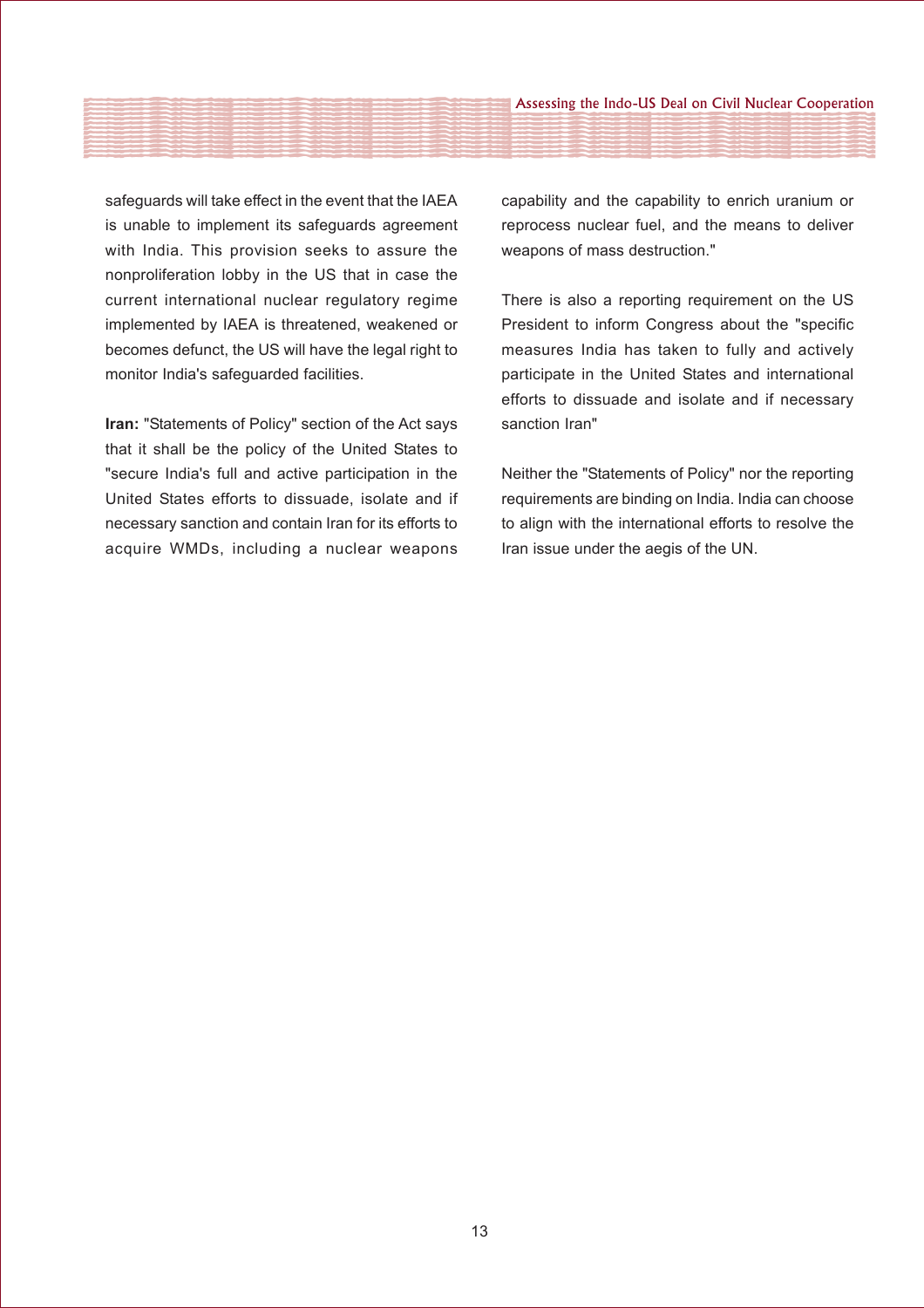#### **Annexure - II**

# Implications of a Strategic Fuel Reserve over the life time of a1,000 MWe reactor

The amount of enriched uranium (enriched to about 4.5%) required for operating a 1,000 MWe reactor (with a burn up of 50 Gigawatt days per tonne of initial heavy metal, a 90% capacity utilization factor and a thermal to electrical conversion efficiency of 33%) is about 20 tonnes.5

Current prices of uranium (long term contract prices) in the international market are approximately \$1770 per kg.<sup>6</sup> Spot prices will be much higher.

The cost of uranium fuel per year for a 1,000 MWe plant with the above characterization is approximately \$35 million.

If each reactor that is bought under the Indo-US agreement comes along with a life time stock of fuel and if the lifetime of the reactor is thirty years, each reactor would require about 600 tonnes of enriched uranium fuel. The total cost of the inventory would be about \$1.05 billion per each 1,000 MWe reactor.

Even if we assume that we do not buy any further fuel since we have a large inventory and we can run down that inventory without any danger of sanctions, additional operating costs are going to arise because of inventory holding costs.

If the commercial lending rate is about 15% then the interest charges will be an added burden on the operating costs associated with nuclear power. In the first year of operation this interest charge can be as much as \$159 million though as the inventory

depletes the interest cost would come down to \$ 5.31 million toward the end of life of the reactor.

The additional cost to nuclear power because of this lifetime holding of a strategic reserve can now be estimated for the first year of operation.

About 7.88 billion KWh of electricity can be produced by a nuclear plant with the above specifications.

The additional cost with a lifetime strategic reserve would be a cost of 1.92 cents per KWh produced. In rupee terms this would translate into an additional cost of approximately 90 paise per KWh at current prices. Given that electricity prices today is about Rs.2.50 per KWh this extra inventory holding cost will increase the price of electricity per unit by about 33% and erode the competitive position of nuclear power.

The table overleaf indicates the impact of a lifetime strategic reserve over a thiry year period on the cost of nuclear electricity. We can see that a thirty year inventory of enriched uranium will add about 90 paise to the cost of each unit of electricity. On the other hand, if we have an inventory of only one or two years the additional cost incurred would only be between 3 and 6 paise per unit of electricity at current prices.

Clearly, if we want to completely negate the impact of possible US sanctions, the inventory holding should be for the lifetime of the reactor. The

<sup>&</sup>quot;The future of Nuclear Power - an Interdisciplinary MIT Study" Massachusetts Institute of Technology, 2003, available at http:// web.mit.edu/nuclearpower/

<sup>6</sup> "The Economics of Nuclear Power" Briefing Paper 8, at http://www.uic.com.au/nip08.htm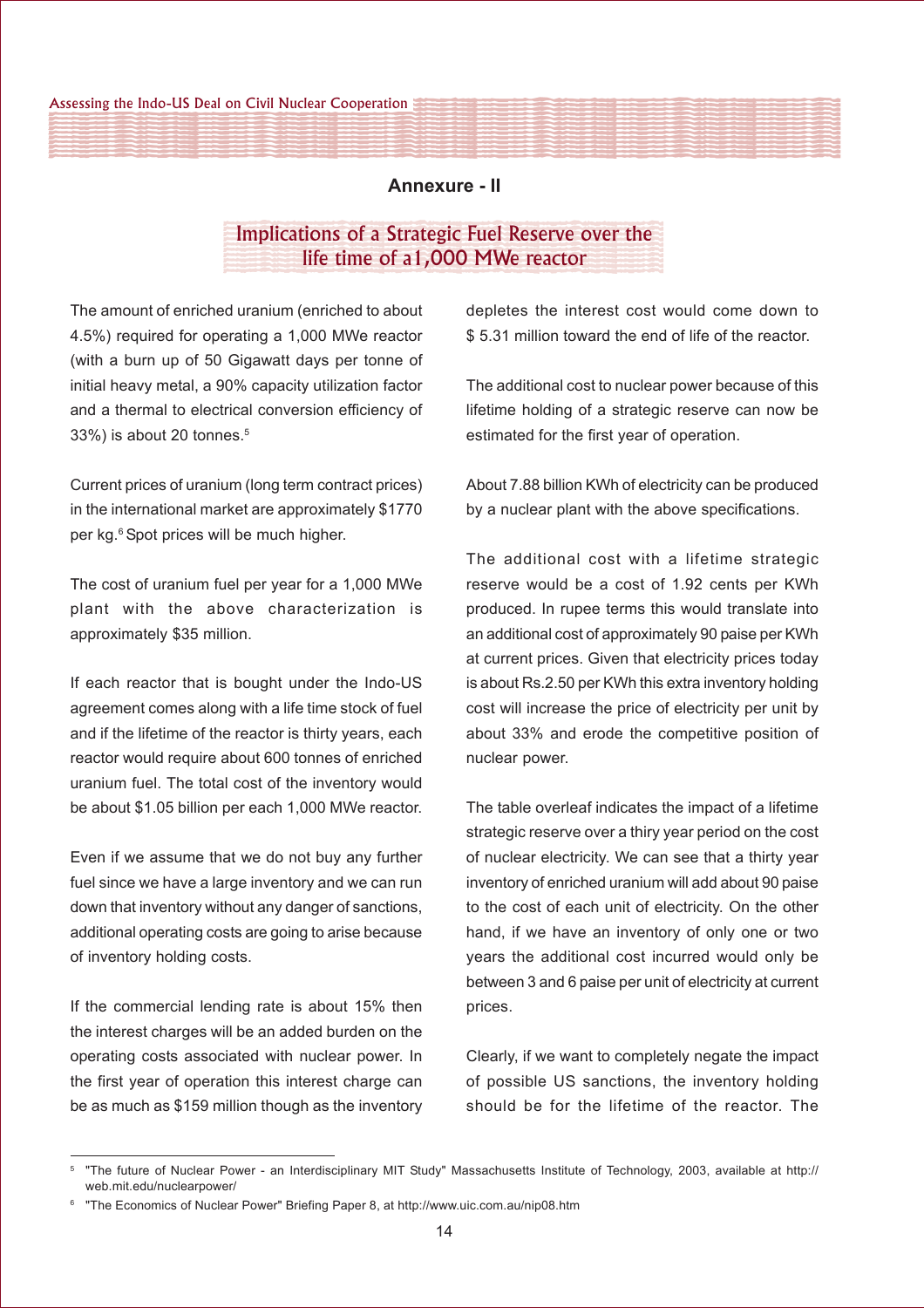economic implications of mitigating this political risk would, however, make nuclear electricity more expensive and erode its competitive position with respect to other sources of power.

What should be the optimum inventory given that these political risks have to be managed in the Indo-US nuclear deal?

Our assessment, based on some cases of valuation of nuclear power plants in the US, indicate that the typical fuel inventory held by nuclear power companies in the US are for roughly two years. As we can see from the following table a two year inventory may only add about 6 paise to the cost of a unit of electricity.

Experience from the past would suggest that the maximum period of sanctions may be one or two years. To make sure that there is no major impact on power production we may want to keep an inventory for one additional year. This three year inventory will add about 10 paise to the cost of a unit of power. This may not affect the competitive position of nuclear electricity in a big way. Our analysis would suggest that anything above five years of inventory may erode the competitive position of nuclear power.

In case negotiations with the US get sticky with respect to the definition of "reasonable reactor operating requirements" a case can be made out for at least a two to three year inventory as necessary for the operations of nuclear plants in India. While we want to negotiate for the maximum position of a lifetime strategic reserve we can see from this assessment that such an approach does not make much economic sense.

Our assessment has not included the additional costs of storage and security that holding the inventory will entail. This will add further to the costs.

An easier way to deal with this issue is to make sure that the US stake in the nuclear power industry in India becomes significant. In such a situation pressure from the US industry on the US government will help in reducing the period of sanctions. This diplomatic and political management of the risk may be more appropriate than working on a lifetime supply of nuclear fuel.

This assessment is based largely on a study on nuclear power carried out by MIT.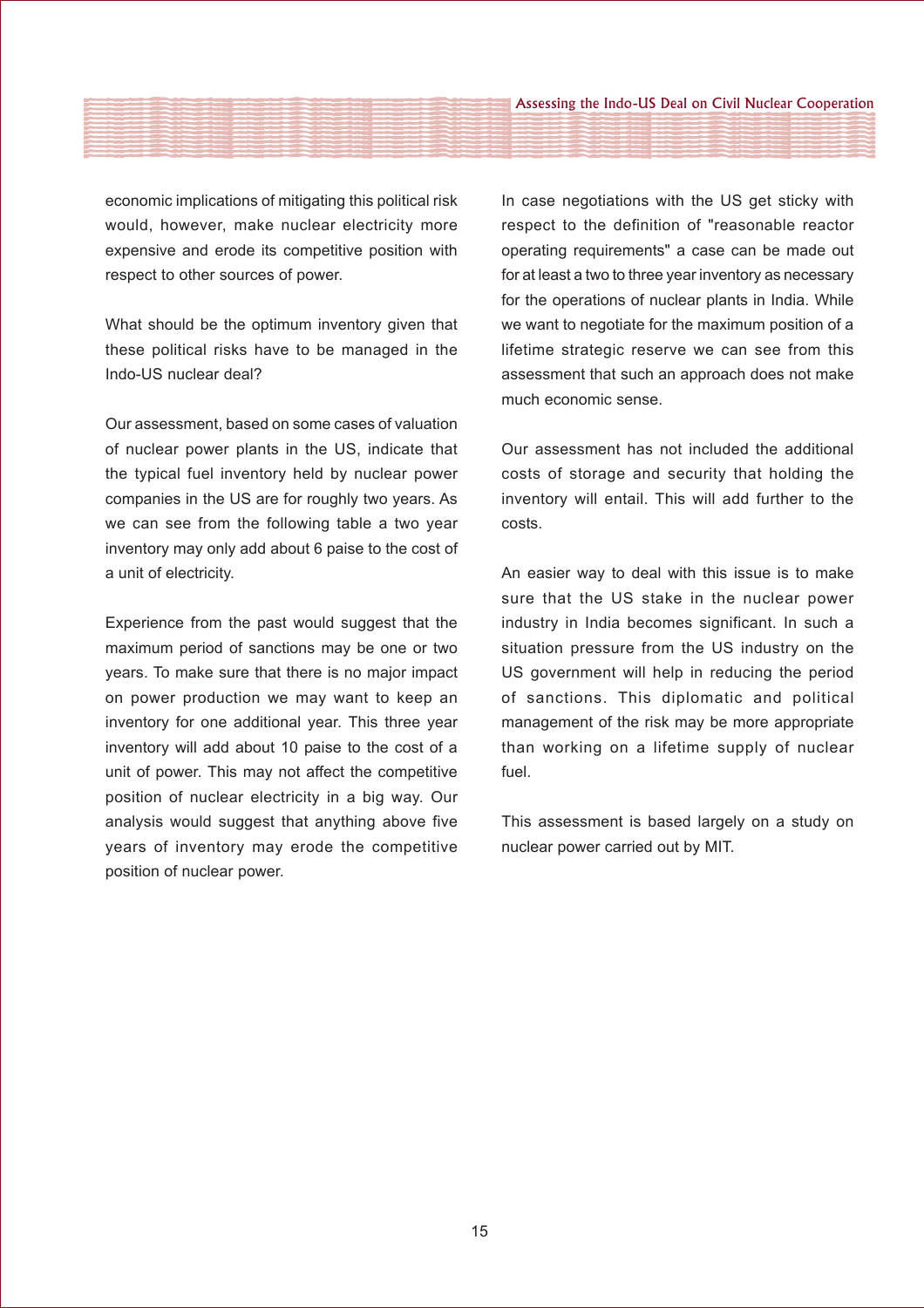# Table 1

# Cost of Holding Lifetime Inventory of Nuclear Fuel (1,000 MWe Imported Nuclear Power Plant)

| Year                    | Electricity produced in<br>Billion KWh per 1,000<br>MWe reactor per year | Enriched uranium<br>inventory in tonnes for<br>full life of reactor | <b>Inventory holding</b><br>costs at 15% in<br><b>Million dollars</b> | Additional cost per<br>KWh in paise |
|-------------------------|--------------------------------------------------------------------------|---------------------------------------------------------------------|-----------------------------------------------------------------------|-------------------------------------|
| $\mathbf{1}$            | 7.884                                                                    | 600                                                                 | 159.3                                                                 | 90.92                               |
| $\overline{2}$          | 7.884                                                                    | 580                                                                 | 153.99                                                                | 87.89                               |
| 3                       | 7.884                                                                    | 560                                                                 | 148.68                                                                | 84.86                               |
| $\overline{\mathbf{4}}$ | 7.884                                                                    | 540                                                                 | 143.37                                                                | 81.83                               |
| 5                       | 7.884                                                                    | 520                                                                 | 138.06                                                                | 78.80                               |
| 6                       | 7.884                                                                    | 500                                                                 | 132.75                                                                | 75.77                               |
| $\overline{7}$          | 7.884                                                                    | 480                                                                 | 127.44                                                                | 72.74                               |
| 8                       | 7.884                                                                    | 460                                                                 | 122.13                                                                | 69.71                               |
| $\boldsymbol{9}$        | 7.884                                                                    | 440                                                                 | 116.82                                                                | 66.68                               |
| 10                      | 7.884                                                                    | 420                                                                 | 111.51                                                                | 63.65                               |
| 11                      | 7.884                                                                    | 400                                                                 | 106.2                                                                 | 60.62                               |
| 12                      | 7.884                                                                    | 380                                                                 | 100.89                                                                | 57.59                               |
| 13                      | 7.884                                                                    | 360                                                                 | 95.58                                                                 | 54.55                               |
| 14                      | 7.884                                                                    | 340                                                                 | 90.27                                                                 | 51.52                               |
| 15                      | 7.884                                                                    | 320                                                                 | 84.96                                                                 | 48.49                               |
| 16                      | 7.884                                                                    | 300                                                                 | 79.65                                                                 | 45.46                               |
| 17                      | 7.884                                                                    | 280                                                                 | 74.34                                                                 | 42.43                               |
| 18                      | 7.884                                                                    | 260                                                                 | 69.03                                                                 | 39.40                               |
| 19                      | 7.884                                                                    | 240                                                                 | 63.72                                                                 | 36.37                               |
| 20                      | 7.884                                                                    | 220                                                                 | 58.41                                                                 | 33.34                               |
| 21                      | 7.884                                                                    | 200                                                                 | 53.1                                                                  | 30.31                               |
| 22                      | 7.884                                                                    | 180                                                                 | 47.79                                                                 | 27.28                               |
| 23                      | 7.884                                                                    | 160                                                                 | 42.48                                                                 | 24.25                               |
| 24                      | 7.884                                                                    | 140                                                                 | 37.17                                                                 | 21.22                               |
| 25                      | 7.884                                                                    | 120                                                                 | 31.86                                                                 | 18.18                               |
| 26                      | 7.884                                                                    | 100                                                                 | 26.55                                                                 | 15.15                               |
| 27                      | 7.884                                                                    | 80                                                                  | 21.24                                                                 | 12.12                               |
| 28                      | 7.884                                                                    | 60                                                                  | 15.93                                                                 | 9.09                                |
| 29                      | 7.884                                                                    | 40                                                                  | 10.62                                                                 | 6.06                                |
| 30                      | 7.884                                                                    | 20                                                                  | 5.31                                                                  | 3.03                                |

Calculations assume - burn up of 50 Gigawatt days per tonne of initial heavy metal, a 90% capacity utilization factor and a thermal to electrical conversion efficiency of 33%.